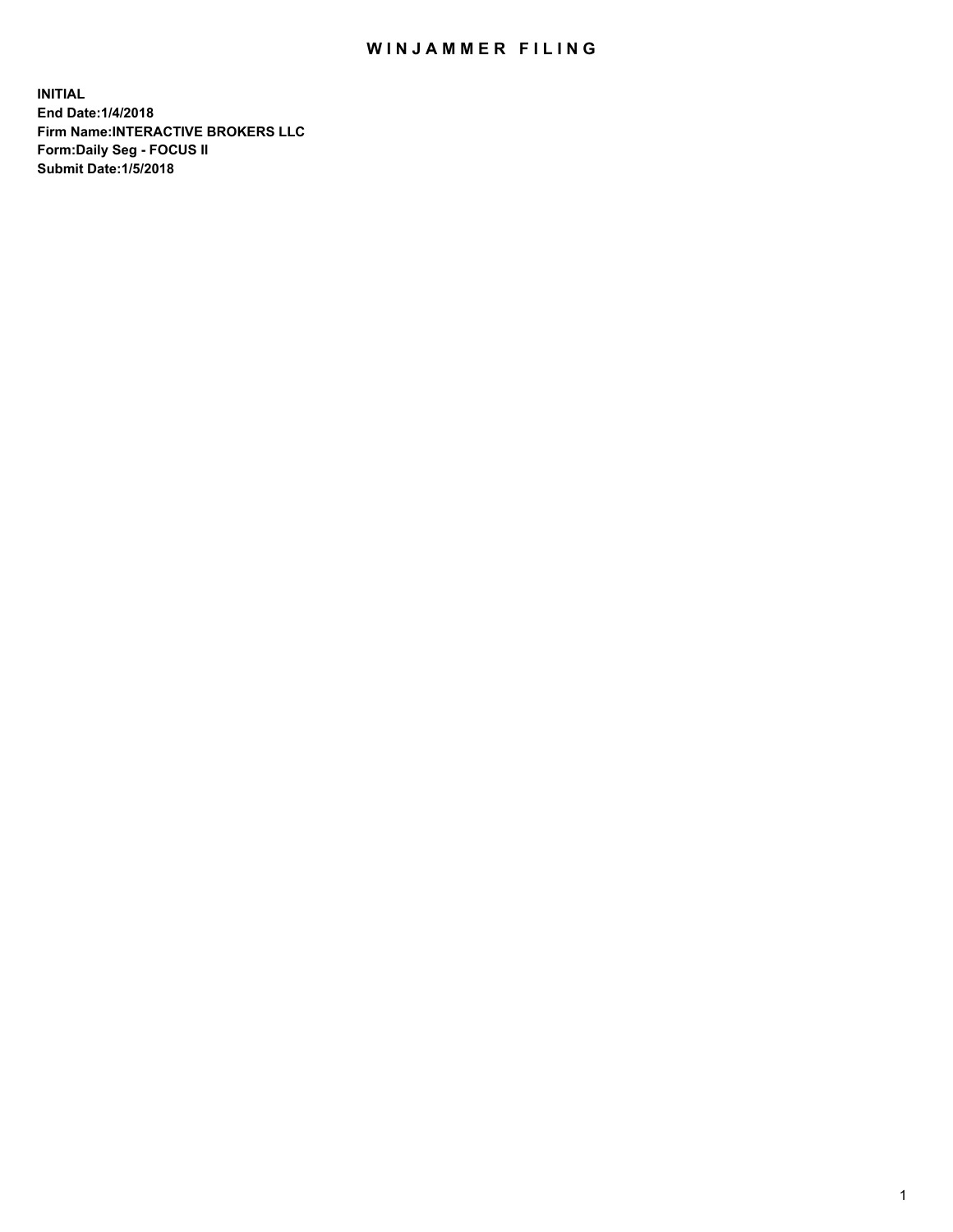## **INITIAL End Date:1/4/2018 Firm Name:INTERACTIVE BROKERS LLC Form:Daily Seg - FOCUS II Submit Date:1/5/2018 Daily Segregation - Cover Page**

| Name of Company<br><b>Contact Name</b><br><b>Contact Phone Number</b><br><b>Contact Email Address</b>                                                                                                                                                                                                                          | <b>INTERACTIVE BROKERS LLC</b><br>James Menicucci<br>203-618-8085<br>jmenicucci@interactivebrokers.c<br>om |
|--------------------------------------------------------------------------------------------------------------------------------------------------------------------------------------------------------------------------------------------------------------------------------------------------------------------------------|------------------------------------------------------------------------------------------------------------|
| FCM's Customer Segregated Funds Residual Interest Target (choose one):<br>a. Minimum dollar amount: ; or<br>b. Minimum percentage of customer segregated funds required:%; or<br>c. Dollar amount range between: and; or<br>d. Percentage range of customer segregated funds required between:% and%.                          | $\overline{\mathbf{0}}$<br>$\overline{\mathbf{0}}$<br>155,000,000 245,000,000<br>00                        |
| FCM's Customer Secured Amount Funds Residual Interest Target (choose one):<br>a. Minimum dollar amount: ; or<br>b. Minimum percentage of customer secured funds required:%; or<br>c. Dollar amount range between: and; or<br>d. Percentage range of customer secured funds required between: % and %.                          | $\overline{\mathbf{0}}$<br>0<br>80,000,000 120,000,000<br>00                                               |
| FCM's Cleared Swaps Customer Collateral Residual Interest Target (choose one):<br>a. Minimum dollar amount: ; or<br>b. Minimum percentage of cleared swaps customer collateral required:% ; or<br>c. Dollar amount range between: and; or<br>d. Percentage range of cleared swaps customer collateral required between:% and%. | $\overline{\mathbf{0}}$<br>$\underline{\mathbf{0}}$<br>0 <sub>0</sub><br>0 <sub>0</sub>                    |

Attach supporting documents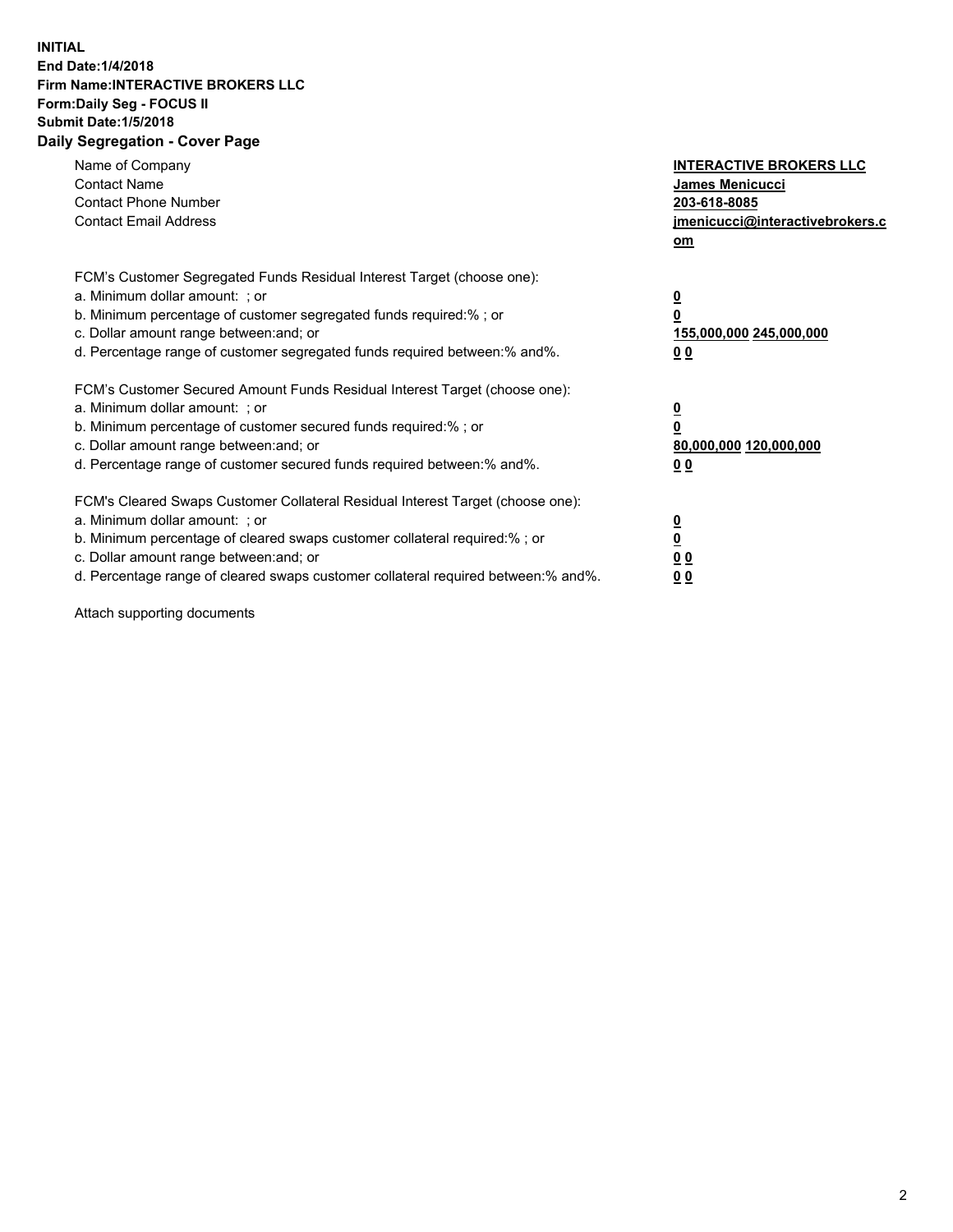## **INITIAL End Date:1/4/2018 Firm Name:INTERACTIVE BROKERS LLC Form:Daily Seg - FOCUS II Submit Date:1/5/2018 Daily Segregation - Secured Amounts**

|                | Daily Ocglegation - Occarea Anioants                                                                       |                                   |
|----------------|------------------------------------------------------------------------------------------------------------|-----------------------------------|
|                | Foreign Futures and Foreign Options Secured Amounts                                                        |                                   |
|                | Amount required to be set aside pursuant to law, rule or regulation of a foreign                           | $0$ [7305]                        |
|                | government or a rule of a self-regulatory organization authorized thereunder                               |                                   |
| 1.             | Net ledger balance - Foreign Futures and Foreign Option Trading - All Customers                            |                                   |
|                | A. Cash                                                                                                    | 465,867,776 [7315]                |
|                | B. Securities (at market)                                                                                  | $0$ [7317]                        |
| 2.             | Net unrealized profit (loss) in open futures contracts traded on a foreign board of trade                  | 26,777,168 [7325]                 |
| 3.             | Exchange traded options                                                                                    |                                   |
|                | a. Market value of open option contracts purchased on a foreign board of trade                             | <b>9,462</b> [7335]               |
|                | b. Market value of open contracts granted (sold) on a foreign board of trade                               | -81,255 [7337]                    |
| 4.             | Net equity (deficit) (add lines 1. 2. and 3.)                                                              | 492,573,151 [7345]                |
| 5.             | Account liquidating to a deficit and account with a debit balances - gross amount                          | 2,684 [7351]                      |
|                | Less: amount offset by customer owned securities                                                           | 0 [7352] 2,684 [7354]             |
| 6.             | Amount required to be set aside as the secured amount - Net Liquidating Equity                             | 492,575,835 [7355]                |
|                | Method (add lines 4 and 5)                                                                                 |                                   |
| 7.             | Greater of amount required to be set aside pursuant to foreign jurisdiction (above) or line                | 492,575,835 [7360]                |
|                | 6.                                                                                                         |                                   |
|                | FUNDS DEPOSITED IN SEPARATE REGULATION 30.7 ACCOUNTS                                                       |                                   |
| $\mathbf{1}$ . | Cash in banks                                                                                              |                                   |
|                | A. Banks located in the United States                                                                      | 14,399,860 [7500]                 |
|                | B. Other banks qualified under Regulation 30.7                                                             | 0 [7520] 14,399,860 [7530]        |
| 2.             | Securities                                                                                                 |                                   |
|                | A. In safekeeping with banks located in the United States                                                  | 422,905,875 [7540]                |
|                | B. In safekeeping with other banks qualified under Regulation 30.7                                         | 0 [7560] 422,905,875 [7570]       |
| 3.             | Equities with registered futures commission merchants                                                      |                                   |
|                | A. Cash                                                                                                    | $0$ [7580]                        |
|                | <b>B.</b> Securities                                                                                       | $0$ [7590]                        |
|                | C. Unrealized gain (loss) on open futures contracts                                                        | $0$ [7600]                        |
|                | D. Value of long option contracts                                                                          | $0$ [7610]                        |
|                | E. Value of short option contracts                                                                         | 0 [7615] 0 [7620]                 |
| 4.             | Amounts held by clearing organizations of foreign boards of trade                                          |                                   |
|                | A. Cash                                                                                                    | $0$ [7640]                        |
|                | <b>B.</b> Securities                                                                                       | $0$ [7650]                        |
|                | C. Amount due to (from) clearing organization - daily variation                                            | $0$ [7660]                        |
|                | D. Value of long option contracts                                                                          | $0$ [7670]                        |
|                | E. Value of short option contracts                                                                         | 0 [7675] 0 [7680]                 |
| 5.             | Amounts held by members of foreign boards of trade                                                         |                                   |
|                | A. Cash                                                                                                    | 159,169,219 [7700]                |
|                | <b>B.</b> Securities                                                                                       | $0$ [7710]                        |
|                | C. Unrealized gain (loss) on open futures contracts                                                        | 17,056,512 [7720]                 |
|                | D. Value of long option contracts                                                                          | 9,462 [7730]                      |
|                | E. Value of short option contracts                                                                         | -81,255 [7735] 176,153,938 [7740] |
| 6.             | Amounts with other depositories designated by a foreign board of trade                                     | 0 [7760]                          |
| 7.             | Segregated funds on hand                                                                                   | $0$ [7765]                        |
| 8.             | Total funds in separate section 30.7 accounts                                                              | 613,459,673 [7770]                |
| 9.             | Excess (deficiency) Set Aside for Secured Amount (subtract line 7 Secured Statement<br>Page 1 from Line 8) | 120,883,838 [7380]                |
| 10.            | Management Target Amount for Excess funds in separate section 30.7 accounts                                | 80,000,000 [7780]                 |
| 11.            | Excess (deficiency) funds in separate 30.7 accounts over (under) Management Target                         | 40,883,838 [7785]                 |
|                |                                                                                                            |                                   |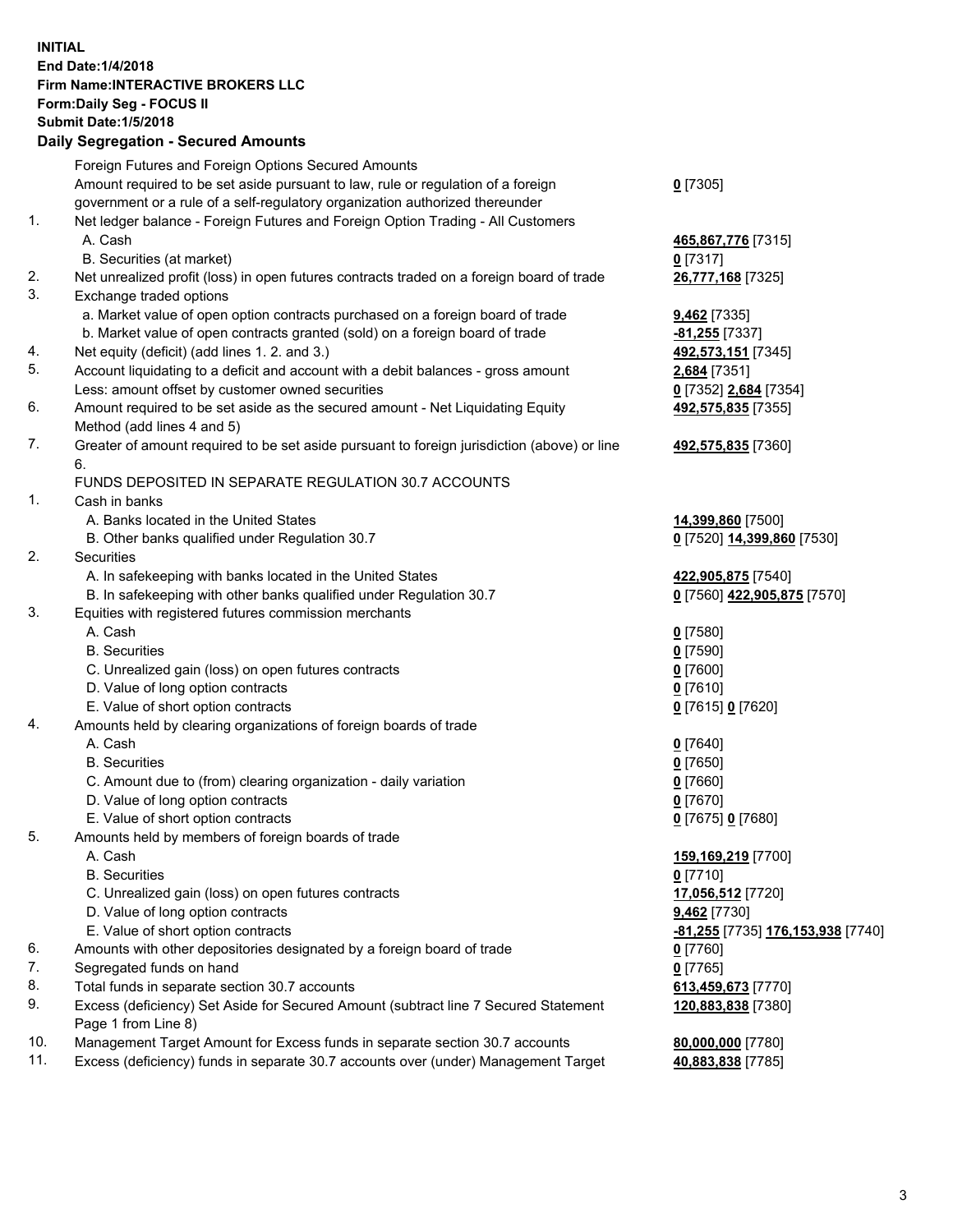**INITIAL End Date:1/4/2018 Firm Name:INTERACTIVE BROKERS LLC Form:Daily Seg - FOCUS II Submit Date:1/5/2018 Daily Segregation - Segregation Statement** SEGREGATION REQUIREMENTS(Section 4d(2) of the CEAct) 1. Net ledger balance A. Cash **4,478,713,675** [7010] B. Securities (at market) **0** [7020] 2. Net unrealized profit (loss) in open futures contracts traded on a contract market **-83,016,814** [7030] 3. Exchange traded options A. Add market value of open option contracts purchased on a contract market **211,207,419** [7032] B. Deduct market value of open option contracts granted (sold) on a contract market **-283,412,828** [7033] 4. Net equity (deficit) (add lines 1, 2 and 3) **4,323,491,452** [7040] 5. Accounts liquidating to a deficit and accounts with debit balances - gross amount **266,626** [7045] Less: amount offset by customer securities **0** [7047] **266,626** [7050] 6. Amount required to be segregated (add lines 4 and 5) **4,323,758,078** [7060] FUNDS IN SEGREGATED ACCOUNTS 7. Deposited in segregated funds bank accounts A. Cash **512,845,011** [7070] B. Securities representing investments of customers' funds (at market) **2,849,192,715** [7080] C. Securities held for particular customers or option customers in lieu of cash (at market) **0** [7090] 8. Margins on deposit with derivatives clearing organizations of contract markets A. Cash **19,338,117** [7100] B. Securities representing investments of customers' funds (at market) **1,208,107,498** [7110] C. Securities held for particular customers or option customers in lieu of cash (at market) **0** [7120] 9. Net settlement from (to) derivatives clearing organizations of contract markets **7,552,813** [7130] 10. Exchange traded options A. Value of open long option contracts **211,161,080** [7132] B. Value of open short option contracts **-283,362,192** [7133] 11. Net equities with other FCMs A. Net liquidating equity **0** [7140] B. Securities representing investments of customers' funds (at market) **0** [7160] C. Securities held for particular customers or option customers in lieu of cash (at market) **0** [7170] 12. Segregated funds on hand **0** [7150] 13. Total amount in segregation (add lines 7 through 12) **4,524,835,042** [7180] 14. Excess (deficiency) funds in segregation (subtract line 6 from line 13) **201,076,964** [7190] 15. Management Target Amount for Excess funds in segregation **155,000,000** [7194] **46,076,964** [7198]

16. Excess (deficiency) funds in segregation over (under) Management Target Amount Excess